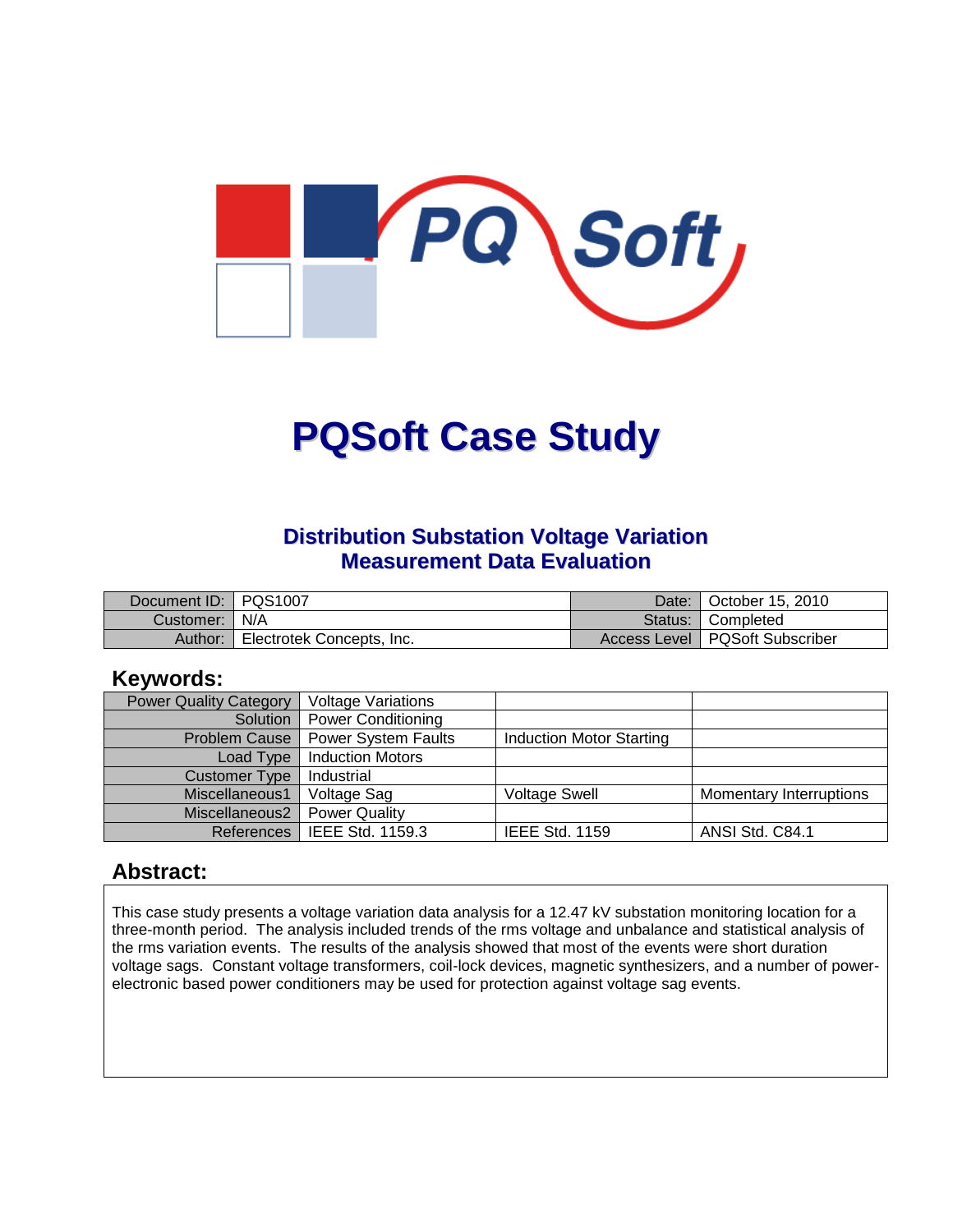# **TABLE OF CONTENTS**

## **LIST OF FIGURES**

## **LIST OF TABLES**

#### **RELATED STANDARDS**

IEEE Std. 1159, ANSI Std. C84.1, IEEE Std. 446

## **GLOSSARY AND ACRONYMS**

| ASD        | Adjustable-Speed Drive           |
|------------|----------------------------------|
| CF         | <b>Crest Factor</b>              |
| DPF        | <b>Displacement Power Factor</b> |
| PF.        | Power Factor                     |
| <b>PWM</b> | <b>Pulse Width Modulation</b>    |
| <b>THD</b> | <b>Total Harmonic Distortion</b> |
| <b>TPF</b> | <b>True Power Factor</b>         |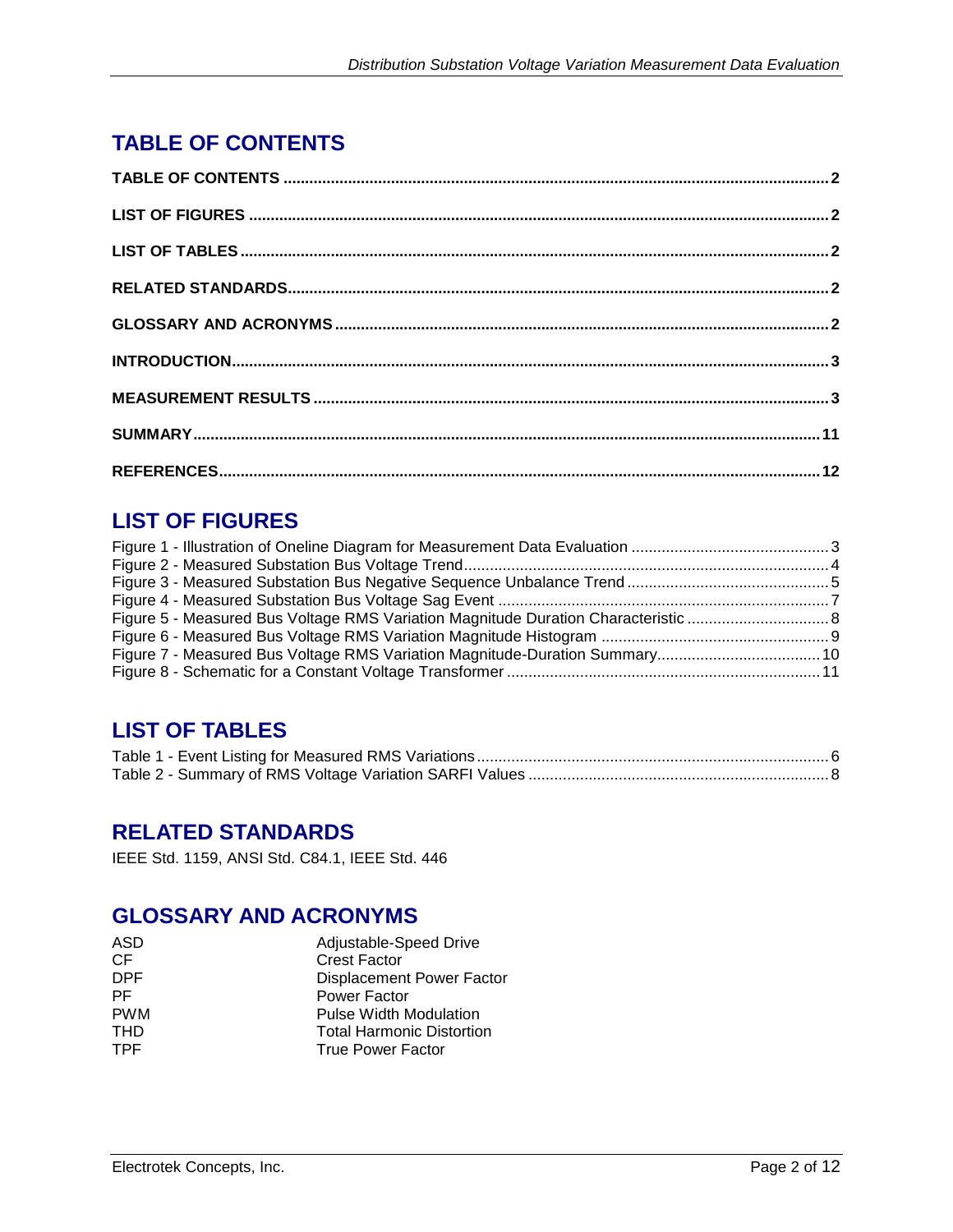#### **INTRODUCTION**

A voltage variation measurement analysis case study was completed for the 12.47 kV utility system shown in [Figure 1.](#page-2-0) The utility substation included a 20 MVA, 161 kV/12.47 kV step-down transformer and a number of distribution feeders that supplied a mix of residential, commercial, and light industrial customers. In addition, one of the feeders had a switched 600 kVAr power factor correction capacitor bank.

#### **MEASUREMENT RESULTS**

The three-month monitoring period was from January 1, 2009 thru March 31, 2009. The power quality instrument used for the voltage variation measurements was the Dranetz-BMI Encore Series.<sup>™</sup> The instrument samples voltage at 256 points-per-cycle, current at 128 point-per-cycle, and follows the IEC 61000-4-3 method for characterizing measurement data. The measurement and statistical analysis was completed using the PQView**®** program.



<span id="page-2-0"></span>**Figure 1 - Illustration of Oneline Diagram for Measurement Data Evaluation**

[Figure](#page-3-0) 2 shows the measured rms voltage regulation trend on the 12.47 kV substation bus during the three-month monitoring period. One pole-mounted 600 kVAr distribution feeder capacitor bank was switched on-and-off each day using time clock controls in an attempt to maintain a relatively constant voltage profile. Statistical analysis of the 25,520 individual steady-state measurements yielded a minimum rms voltage of 12.427 kV, an average voltage of 13.022 kV, and a maximum voltage of 13.499 kV. In addition, the CP95 value was 13.277 kV (106.5% of nominal). CP95 refers to the cumulative probability,  $95<sup>th</sup>$  percentile of a value.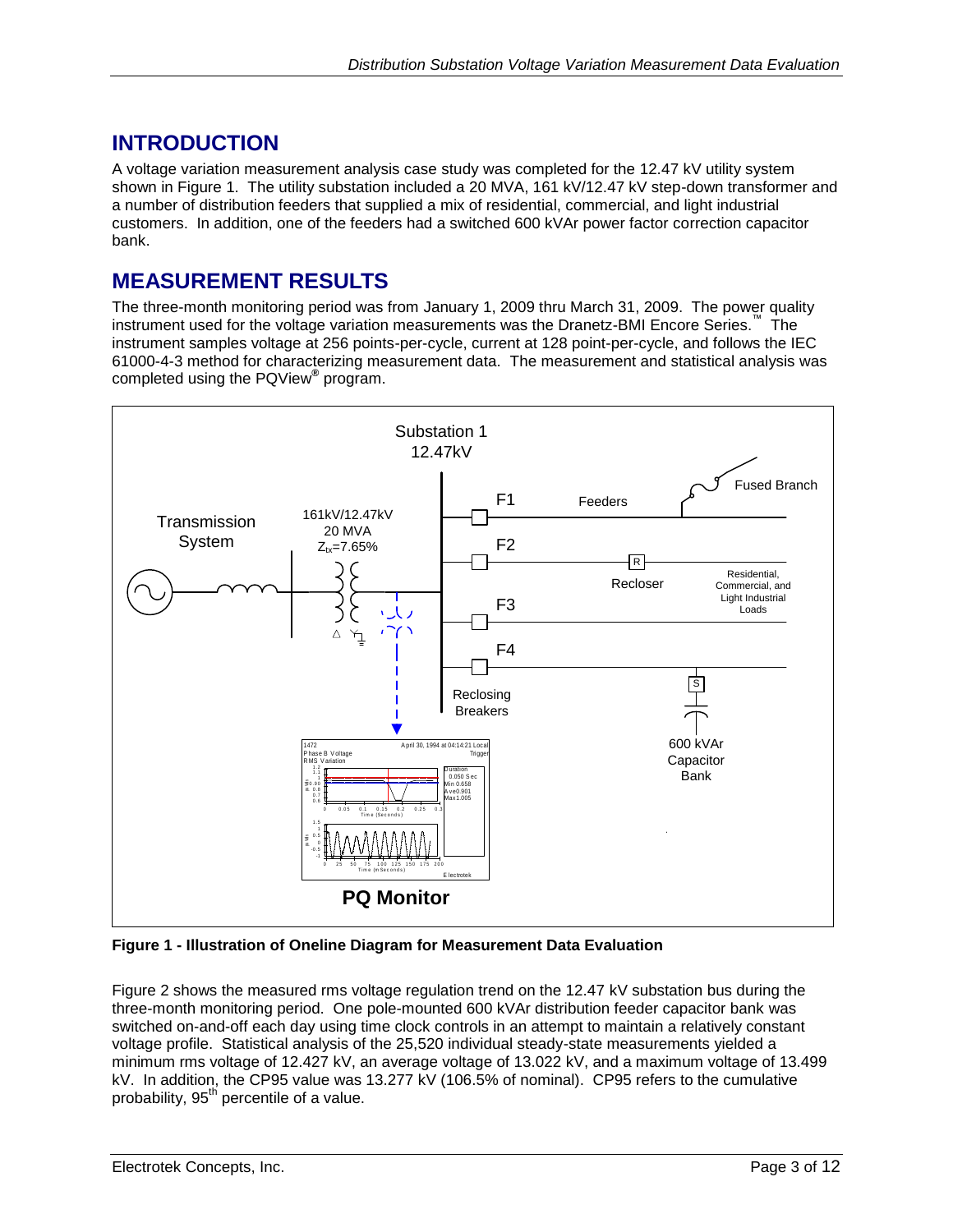

<span id="page-3-0"></span>**Figure 2 - Measured Substation Bus Voltage Trend**

[Figure 3](#page-4-0) shows the measured negative sequence voltage unbalance trend on the 12.47 kV substation bus during the three-month monitoring period. Statistical analysis of the 25,520 individual steady-state measurements yielded a minimum value of 0.244%, an average value of 0.492%, a maximum value of 0.894%, and a CP95 value of 0.629%.

Voltage unbalance is a steady-state quantity defined as the maximum deviation from the average of the three phase voltages or currents, divided by the average of the three phase voltages or currents, expressed in percent. Voltage unbalance can also be quantified using symmetrical components. The ratio of the negative sequence (or zero sequence) component to the positive sequence component is used to specify the percent unbalance. The negative sequence (or zero sequence) voltages in a power system generally result from unbalanced loads causing negative sequence (or zero sequence) currents to flow.

The primary source of voltage unbalance less than two percent is unbalanced single-phase loads on a three-phase circuit. Voltage unbalance can also be the result of capacitor bank anomalies, such as a blown fuse on one phase of a three-phase bank. Severe voltage unbalance (greater than 5%) can result from single-phasing conditions. Voltage unbalance is most important for three phase motor loads. ANSI Std. C84.1 recommends that the maximum voltage unbalance measured at the service entrance under no load conditions should be 3%. Voltage unbalance greater than this value can cause significant motor heating and subsequent failures. Unbalance detection circuits may be used to protect induction motors from this condition.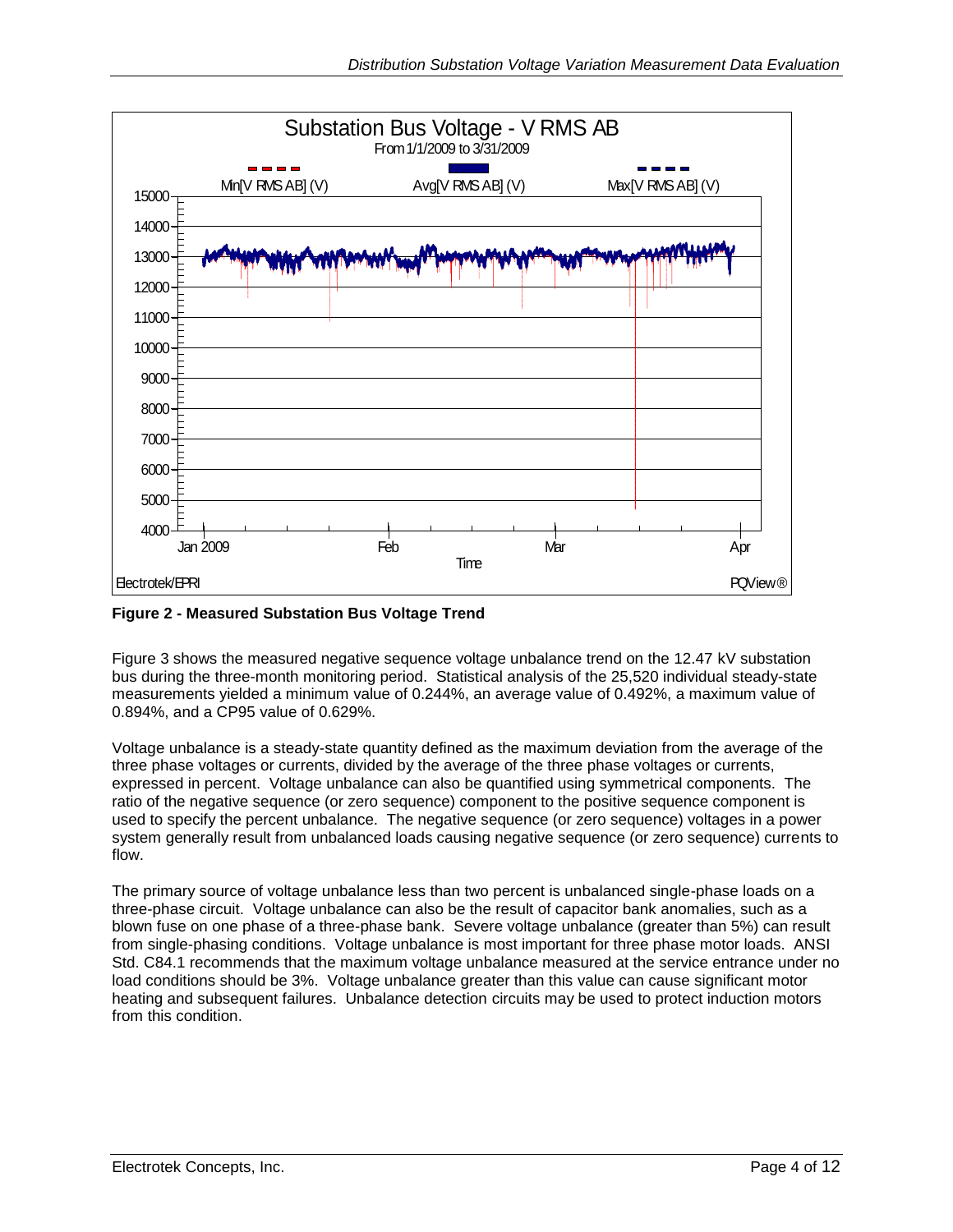

<span id="page-4-0"></span>**Figure 3 - Measured Substation Bus Negative Sequence Unbalance Trend**

Solutions to voltage unbalance include balancing single-phase loads (both utility and customer) on threephase circuits, minimizing system impedance differences (e.g., transmission line transposing), and utilizing power electronic-based power conditioning devices, such as static VAr compensators and power line conditioners.

This case summarizes an investigation of rms voltage variations. Voltage variations, such as voltage sags and momentary interruptions, are often the most important power quality concern for customers. These conditions are characterized by short duration changes in the rms voltage magnitude supplied to the customer. The impact on the customer depends on the voltage magnitude during the disturbance, the duration of the disturbance, and the sensitivity of the customer's equipment. Although utilities continuously strive to provide reliable power to their customers, a number of normal operating conditions may cause voltage variation events.

Voltage sags and momentary interruptions are inevitable on the electric power system. Many of these variations occur during faults on the power system, and since it is impossible to eliminate the occurrence of faults, there will always be voltage variations on customer systems. Other sources of voltage variations include unbalance, induction motor starting, and voltage flicker. [Table 1](#page-5-0) shows the rms variation event summary listing for the three-month monitoring period. The table shows the date-and-time for each event, as well as the phase-to-neutral voltage magnitude in both volts (kV) and per-unit and the event duration in both seconds and cycles.

[Figure 4](#page-6-0) shows the corresponding waveform and rms characteristic for the worst-case voltage sag event measured during the monitoring period (Event #9). The magnitude of the voltage sag was 44.3% and the duration was 5 cycles. The voltage sag occurred during a thunderstorm. It was caused by a shortduration fault and subsequent fuse clearing on one of the distribution feeder branch circuits.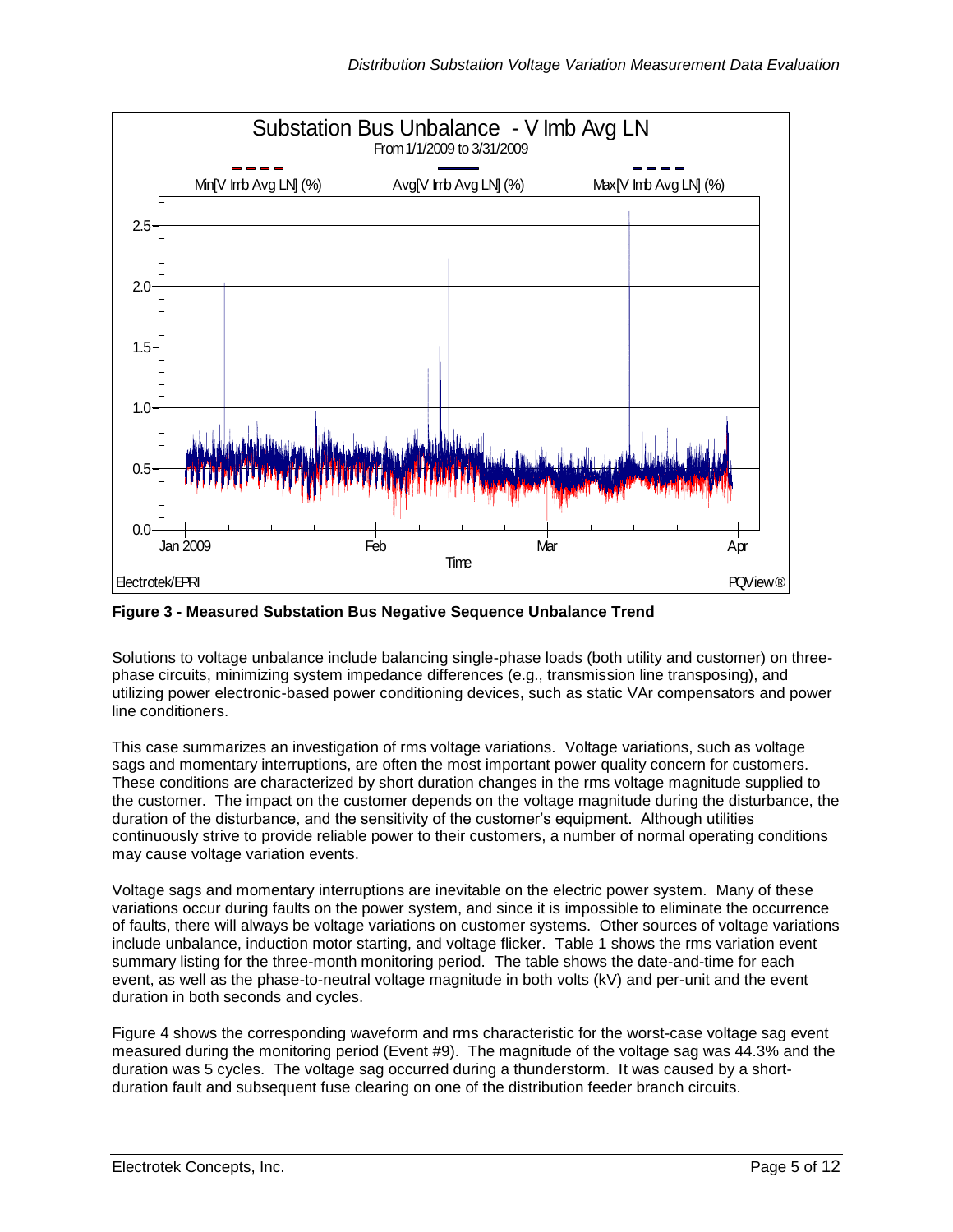| <b>Event</b><br><b>Number</b> | <b>Event</b><br><b>Time</b> | <b>Magnitude</b><br>$(KV_{\varphi N})$ | <b>Magnitude</b><br>(per-unit) | <b>Duration</b><br>(sec) | <b>Duration</b><br>(cycles) |
|-------------------------------|-----------------------------|----------------------------------------|--------------------------------|--------------------------|-----------------------------|
| 1                             | 1/8/2009<br>11:47:27.3300   | 5.587                                  | 0.776                          | 0.058                    | 3.5                         |
| 2                             | 1/22/2009<br>06:25:56.4200  | 5.863                                  | 0.814                          | 0.058                    | 3.5                         |
| 3                             | 1/27/2009<br>10:02:34.2140  | 5.943                                  | 0.825                          | 0.075                    | 4.5                         |
| $\overline{4}$                | 1/27/2009<br>11:23:22.8930  | 6.136                                  | 0.852                          | 0.067                    | 4.0                         |
| 5                             | 1/28/2009<br>11:12:27.8920  | 5.631                                  | 0.782                          | 0.092                    | 5.5                         |
| 6                             | 2/1/2009<br>07:55:20.5900   | 6.401                                  | 0.889                          | 0.175                    | 10.5                        |
| $\overline{7}$                | 2/11/2009<br>15:27:45.3340  | 6.146                                  | 0.854                          | 0.158                    | 9.5                         |
| 8                             | 3/13/2009<br>12:50:27.6560  | 5.132                                  | 0.713                          | 0.075                    | 4.5                         |
| 9                             | 3/14/2009<br>09:39:49.0670  | 3.189                                  | 0.443                          | 0.083                    | 5.0                         |
| 10                            | 3/14/2009<br>10:59:51.2400  | 3.708                                  | 0.515                          | 0.117                    | 7.0                         |
| 11                            | 3/24/2009<br>15:22:58.9810  | 6.436                                  | 0.894                          | 0.108                    | 6.5                         |

<span id="page-5-0"></span>**Table 1 - Event Listing for Measured RMS Variations**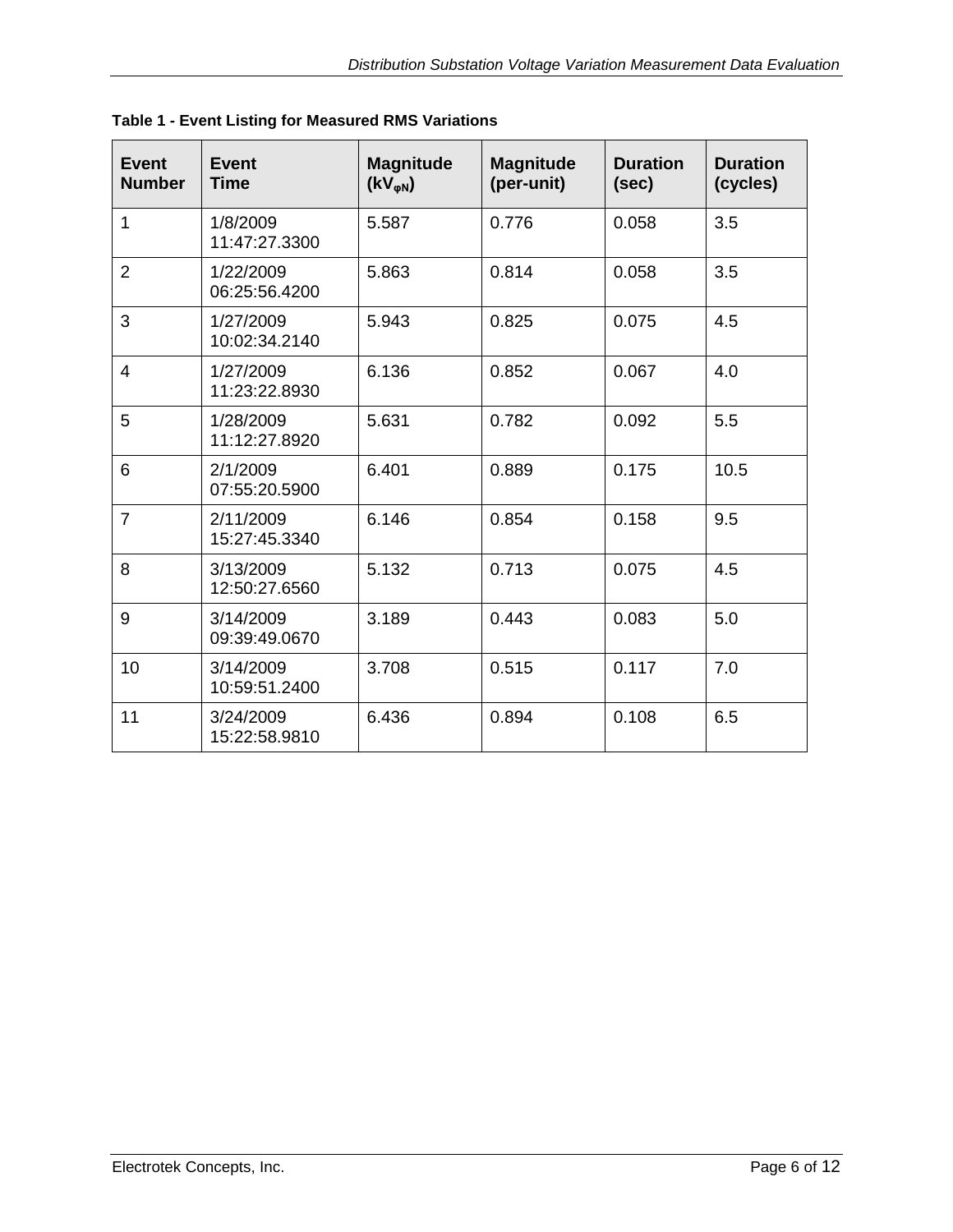

<span id="page-6-0"></span>**Figure 4 - Measured Substation Bus Voltage Sag Event**

When there are a significant number of events, it is generally not desirable to show the results for each individual measurement. One method for summarizing rms variation event data is to graph the magnitude and duration data on one single scatter plot. This method may also include an equipment tolerance (e.g., CBEMA) overlay. [Figure 5](#page-7-0) shows a summary of the events listed in [Table 1](#page-5-0) along with a CBEMA overlay. The graph also shows the number of events that are outside the equipment sensitivity characteristic.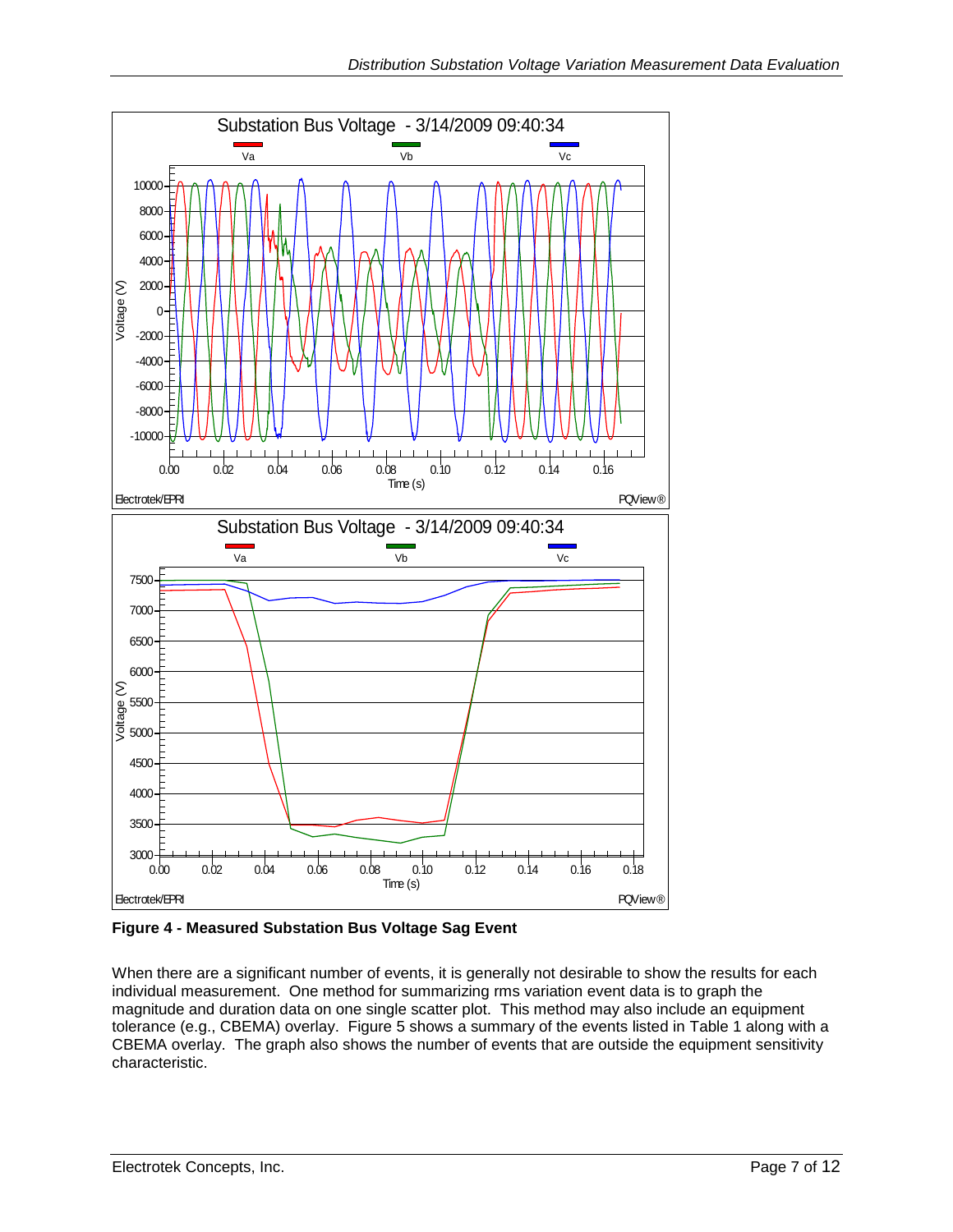

<span id="page-7-0"></span>**Figure 5 - Measured Bus Voltage RMS Variation Magnitude Duration Characteristic**

Voltage variation indices may be used to assess the service quality for a particular customer or utility system. One commonly used benchmarking value is known as *SARFI*, which stands for System Average RMS Variation Frequency Index. SARFI represents the average number of specified rms variation measurements that occurred over the assessed period. For example,  $SARFI_{70}$  is a measure of the number of voltage sags that can be expected with a minimum voltage below 70%. Another popular use of SARFI is to define the threshold as a curve. For example, SARFI<sub>CMEBA</sub> would represent the number of rms variation events outside the commonly used CBEMA voltage tolerance envelope. The CBEMA curve was originally developed by the Computer Business Equipment Manufacturers Association. The curve was first published in IEEE Std. 446-1995.

The calculated SARFI values for the three-month monitoring period are summarized in [Table 2.](#page-7-1) The  $SARFI<sub>90</sub>$  value of eleven can be determined by counting the number of events in [Table 2](#page-7-1) with a voltage magnitude below 90%. In addition, the SARFI<sub>CMEBA</sub> value of four that is shown in the table corresponds to the data previously shown in [Figure 5.](#page-7-0)

| <b>SARFI-</b><br><b>CBEMA</b> | <b>SARFI-</b><br>l ITIC. | l SARFI-<br><b>SEMI</b> | <b>SARFI-90</b> | SARFI-70 | SARFI-50 | <b>SARFI-10</b> |
|-------------------------------|--------------------------|-------------------------|-----------------|----------|----------|-----------------|
|                               |                          |                         |                 |          |          |                 |

<span id="page-7-1"></span>

| Table 2 - Summary of RMS Voltage Variation SARFI Values |  |  |
|---------------------------------------------------------|--|--|
|                                                         |  |  |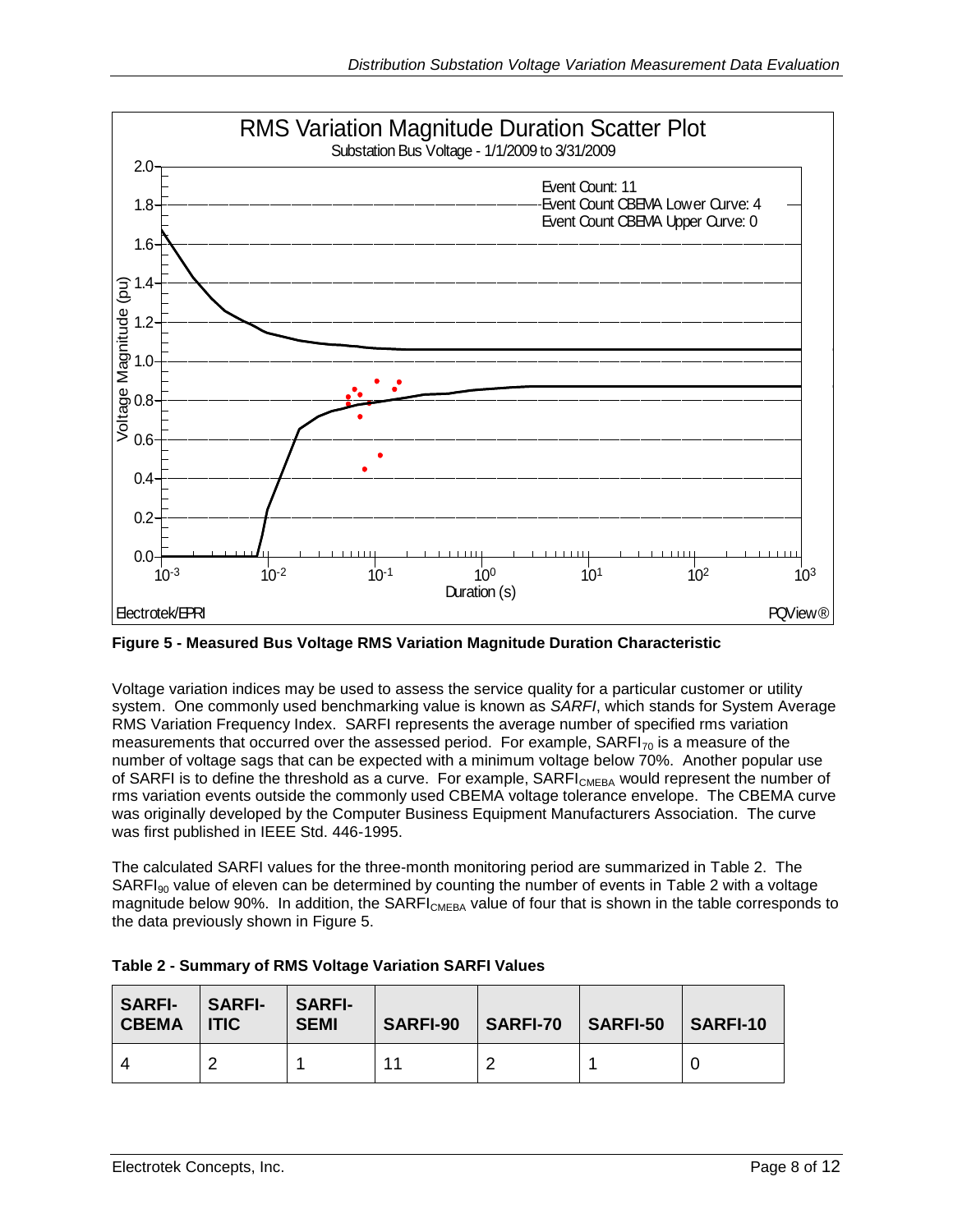Voltage sags are momentary undervoltage conditions. They are characterized by a decrease in the rms voltage (between 0.1 and 0.9 per-unit) at the power frequency for a duration of 0.5 cycles to 1 minute. They are typically caused by a fault somewhere on the power system. The voltage sag may occur over a significant area while the fault is actually on the system. As soon as a fault is cleared by a protective device (e.g., fuse), voltage generally returns to normal on most parts of the system, except the specific line or section that was actually faulted. The voltage magnitude during the fault is influenced by system characteristics, system protection practices, fault location and type, and system grounding.

[Figure 6](#page-8-0) shows the rms variation magnitude histogram for the three-month monitoring period. The cumulative frequency characteristic shows that a majority of the events had voltage magnitudes greater than 70%. [Figure 7](#page-9-0) shows a three-dimensional cross tabulation view of the rms variation measurements captured during the monitoring period and summarized in [Table 1.](#page-5-0) The figure illustrates that a vast majority of the events had voltage magnitudes between 70-90% and durations that were less than five cycles.

The measurement results and customer equipment sensitivity were used to determine the appropriate mitigation alternatives. Equipment sensitivity is the primary factor that determines if a voltage variation event will disrupt a customer load or process. Some loads may be sensitive to just the magnitude of a voltage variation event, while other loads may be sensitive to both the magnitude and duration of the event.



<span id="page-8-0"></span>**Figure 6 - Measured Bus Voltage RMS Variation Magnitude Histogram**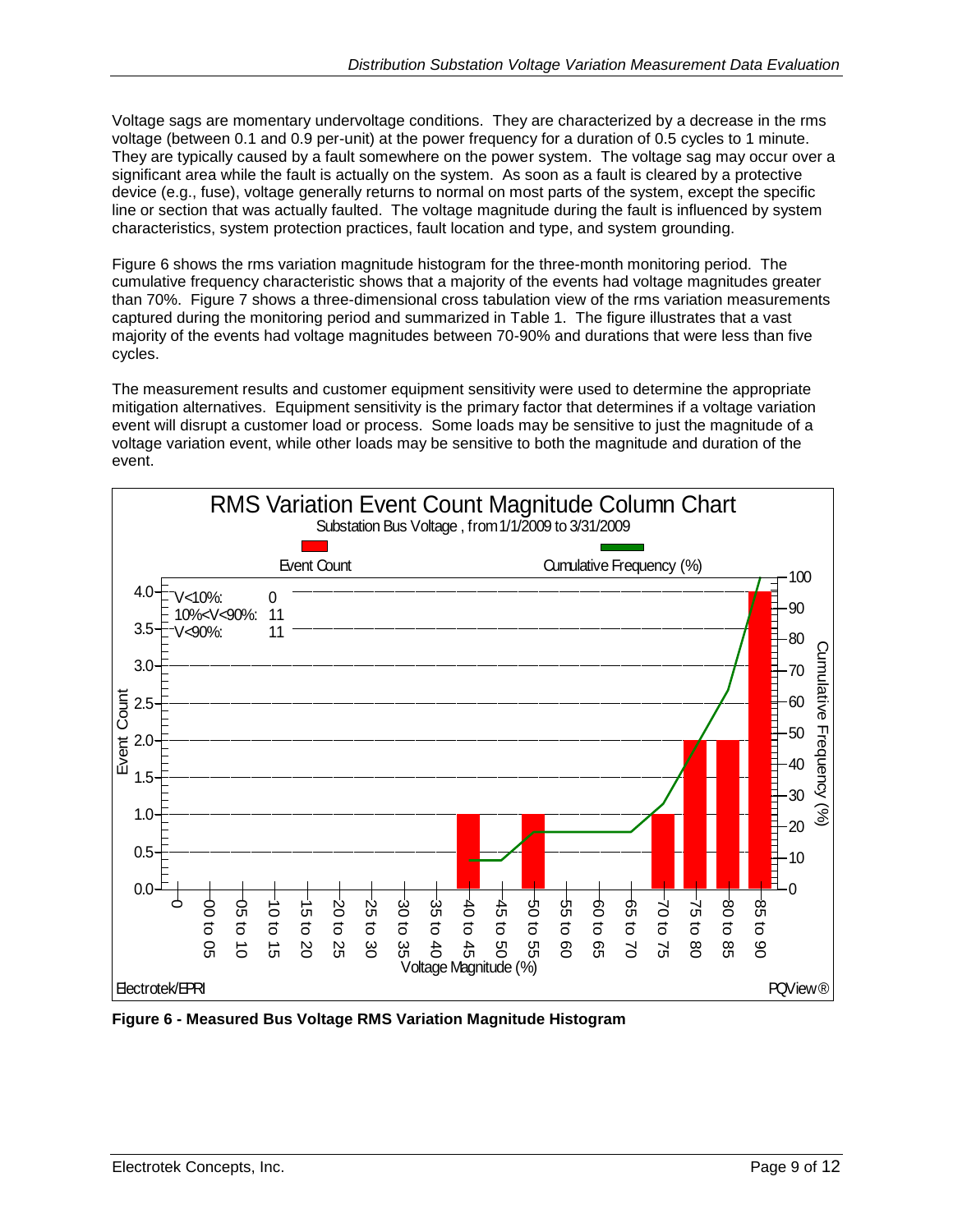

<span id="page-9-0"></span>**Figure 7 - Measured Bus Voltage RMS Variation Magnitude-Duration Summary**

Power conditioning alternatives for voltage sags and momentary interruptions include a number of alternatives for utilities, customers, and equipment manufacturers. Determining which devices of an electrical load or process are sensitive to voltage variations will allow the selection of the appropriate type and rating for the power conditioner(s).

Modifications to the design of sensitive customer equipment may be the least expensive option, however, it is not always practical to implement. Modifying the utility system may also not be practical and may be, indeed, quite expensive. Power conditioning equipment, applied between the utility system and sensitive customer equipment, may be the most cost effective solution for voltage variation problems.

The method of the control of the method of the method of the method of the method of the method of the method of the method of the method of the method of the method of the method of the method of the method of the method It is possible to make the equipment being used in customer facilities less sensitive to voltage sags and momentary interruptions. Clocks and controls with low power requirements can be protected with a small battery or large capacitor to provide greater ride-through capability. Motor control relays and contactors can be selected with less sensitive voltage sag thresholds. Controls can be set less sensitive to voltage sags unless the actual process requires an extremely tight voltage tolerance. This solution requires coordination with equipment manufacturers but the trend seems to be in the direction of increased ridethrough capability. For instance, most programmable logic controllers use switched-mode power supplies that have a ride-through capability of about four cycles. Therefore, it should not be necessary to trip these controllers under short voltage sag conditions.

Since a vast majority of the measured rms variations events were short-duration voltage sags, the residential and commercial customers can use uninterruptible power supplies for their power conditioning solution. An uninterruptible power supply (UPS) is a power-electronic based device that provides a continuous voltage to a load by supplying power from a separate source when utility power is lost. A UPS is often used to protect computers, telecommunication equipment, or other critical electrical equipment where an unexpected power disruption could cause severe business disruption or data loss. A standby UPS (a.k.a., off-line UPS) with a ride-through range of 5 to 20 minutes will protect the sensitive equipment from most of the voltage sag events. This type of device is the most common configuration for commodity UPS units available at retail stores for the protection of small computer and entertainment system loads.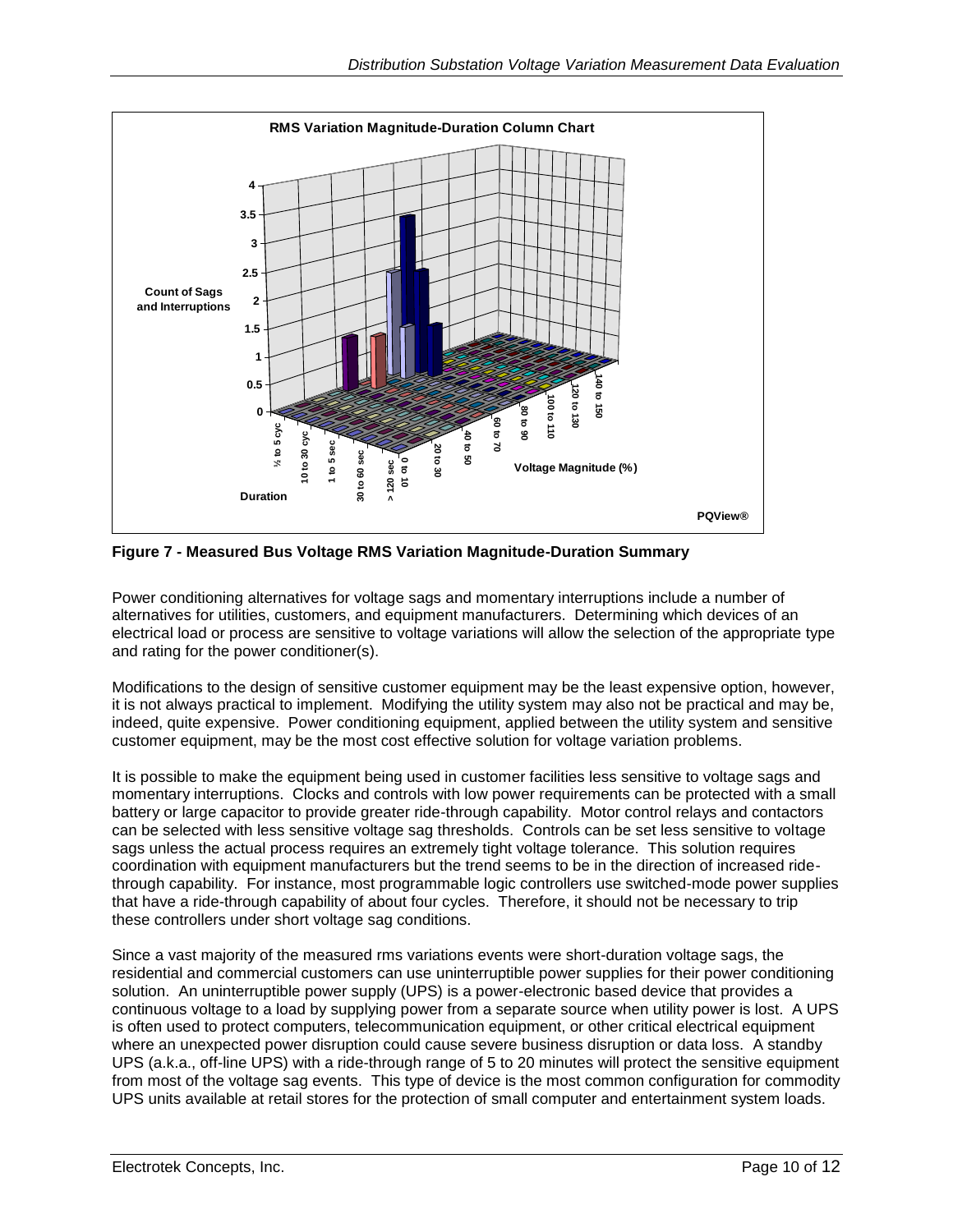Industrial customer mitigation options include constant voltage transformers (CVTs), coil-lock devices, uninterruptible power supplies, magnetic synthesizers, dynamic sag correctors (DySC), dynamic voltage restorers (DVR), and motor-generator sets. Customers have the option to protect their equipment from voltage variation phenomena at a number of locations, including the point-of-entry and point-of-use. Generally, a combination of point-of-entry and point-of-use devices will provide the greatest level of protection.

Many voltage sag conditions for the industrial customers can be addressed by using constant voltage transformers. CVTs are especially attractive for constant, low power loads. Variable loads, especially with high inrush currents, present more of a problem for CVTs because of the tuned circuit on the output. A typical CVT circuit is shown in [Figure 7.](#page-9-0) CVTs are an attractive option because they are relatively maintenance free, with no batteries to replace or moving parts to maintain. They are particularly applicable for industrial process control devices such as programmable logic controllers, motor starter coils, and the electronic control circuits of adjustable-speed drives. The negative aspects of CVT applications are efficiency (heat), size, weight, and availability in limited rating ranges. In addition CVTs have difficulty with dynamic and harmonic rich loads often requiring significant over rating. Over rating provides better performance and sag correction, but with a penalty of less efficiency, size, weight, and cost.



**Figure 8 - Schematic for a Constant Voltage Transformer**

## **SUMMARY**

This case study presents a voltage variation data analysis for a 12.47 kV substation monitoring location for a three-month period. The analysis included trends of the rms voltage and unbalance and statistical analysis of the rms variation events. The results of the analysis showed that most of the events were short duration voltage sags. Constant voltage transformers, coil-lock devices, magnetic synthesizers, and a number of power-electronic based power conditioners may be used for protection against voltage sag events.

Voltage sag protection may be implemented on a single coil or piece of equipment. Correction may also be chosen for large portions of a facility or even for the entire facility. The selection of voltage sag mitigation will consist of engineering aspects as well as a cost versus benefit evaluation. The most costeffective customer power conditioning solutions for this case were uninterruptible power supplies and constant voltage transformers.